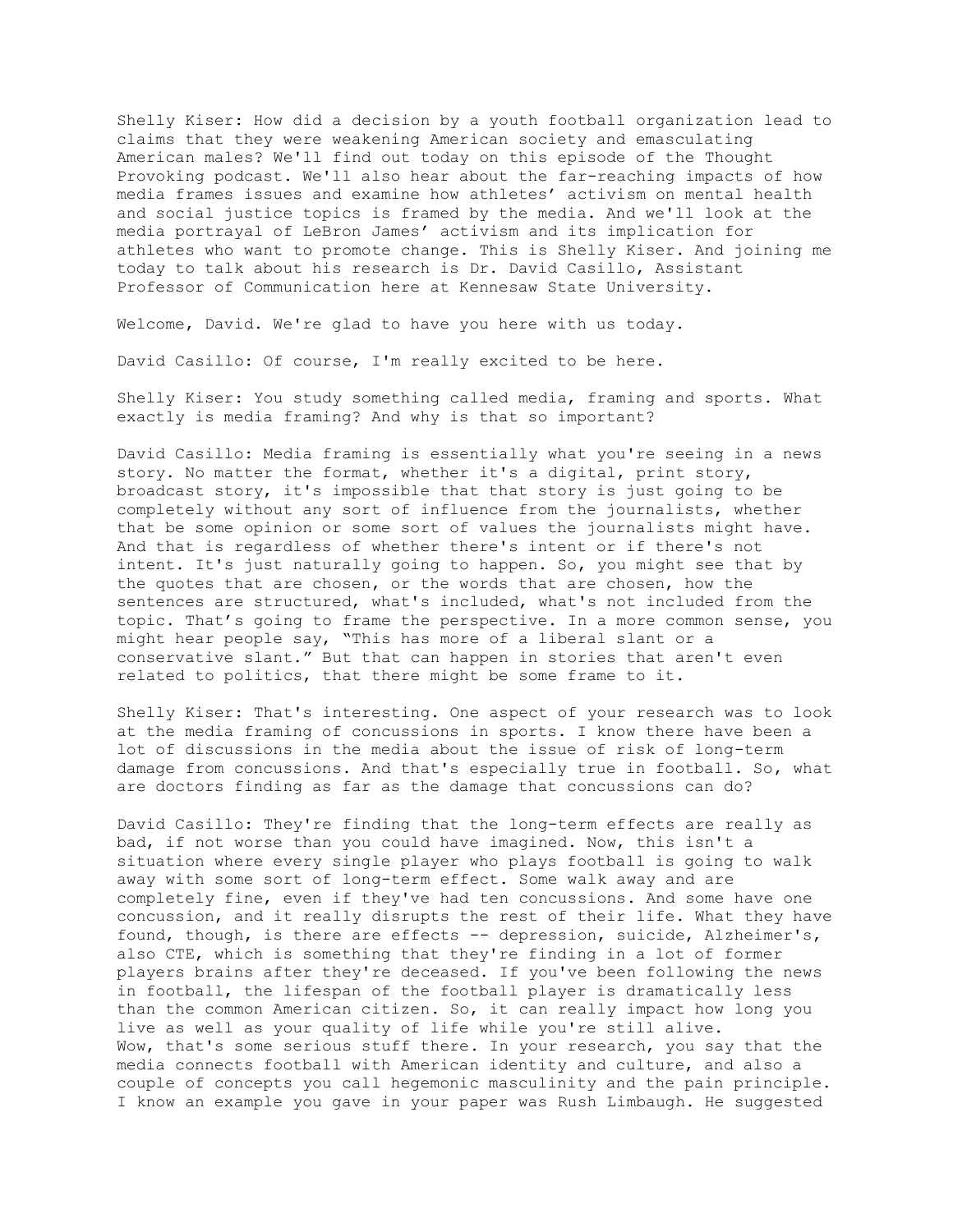that attempts to make football safer were proof that American culture was becoming "chickified." So, what is hegemonic masculinity and the related pain principle and how are they linked with football?

Hegemonic masculinity is this idea that within our society there's an idealized version of what it means to be a man. And for years and years, that was this idea of being tough, showing no emotion, being able to sacrifice your body in whatever way you needed to for your profession. And part of hegemonic masculinity is that that view of a male dominated all other views of a male. So, a male that is more emotional or is someone who isn't as physically strong is thought to be weaker. It also impacts femininity in society, as well.

The pain principle is essentially that, within sports, you are sacrificing your body. It's that idea of no pain, no gain. You're willing to do whatever it takes to win. You don't care if you walk away from the field all bloody and battered. If you do that, it's really a symbol that you are doing everything it takes to win, which was for years and years idealized within sports, specifically with football, which is the most visible of all sports. Only recently have we seen more attention paid to the health and safety of the players, and players aren't viewed as chickens or viewed as less of a man if they are taking care of their health and safety. Now, you're seeing that shift, both with the employer mindset as well as the media coverage surrounding it.

Shelly Kiser: Okay, so we're seeing a little bit of change here. When it comes to media and concussions, you talk about a couple of competing things: doing what's best for health, based on the things we know about the health effects of concussions, versus that pain principle/hegemonic masculinity mentality. When you were studying all this, there was a football player who retired because of the risk of concussions that you studied. Who was this football player, and why is his case especially noteworthy?

David Casillo: The player was Chris Borland, and he retired from the San Francisco 49s after one season. He was one of the best defensive players in his rookie class. It looked like he had a long prosperous career ahead of himself. He had never sustained a concussion, but basically decided, after one year, that the risk of playing football was not worth it, and he was going to walk away from the sport. That's what made it notable - that he wasn't someone that had been injured for years and was walking away to preserve what health he had left. It was a pre-emptive move. At the time, it was the first of its kind. You've seen some players do the same with the college and pro level now. And it really was received well, in the media. There was a lot of praise for him for taking care of himself, taking care of his health and safety. That's important because a lot of the information we get about health issues comes from the media, because a lot of people aren't reading original medical studies. The information that they give, it sets an example for other people. So, if someone else is really concerned that they don't want to play football any longer because they're worried it might impact their health, then they feel all this positive coverage and reaction to what Borland did. It can lead them to make a similar decision, if that's what they want to do.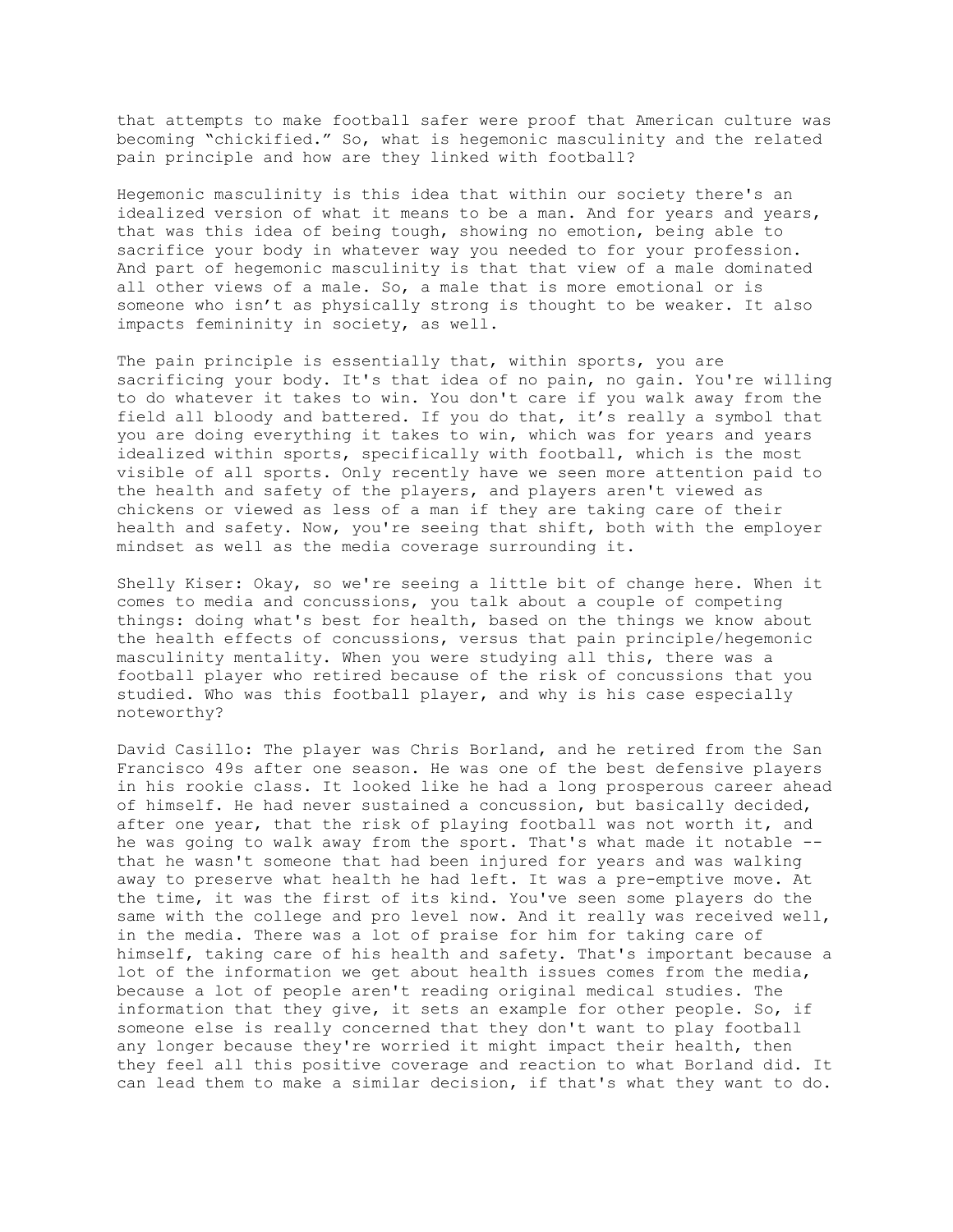Shelly Kiser: Okay, I see that it was really noteworthy. Your research looked at online articles and print articles from the sports media outlets in the weeks following when Chris Borland announced that he would retire. Two of the top themes or frames in the media that you mentioned are the health consequences of concussions and also a real positive portrayal of Borland. So, you think the digital and print media mainly fell on the side of covering the health side of concussions?

David Casillo: Yeah, it was definitely more health focused, whether it's being supportive of Borland or just explaining what the risks of playing football are. That's a big, as I said earlier, for people who don't get their health information elsewhere. Just learning that throughout the coverage is important. So, yes, there was a great focus on health. And I would imagine, now -- that was about a half decade ago -- now, when that happens, if a player was to do something similar today, we might see even a greater focus on health. And it might just be treated as commonplace because it has become so in some respect. Players are retiring much earlier, because they want to take care of their long-term health like Borland did.

Shelly Kiser: So, a really big change we're seeing here?

David Casillo: Oh, for sure.

Shelly Kiser: You also studied an influential decision by a youth sports organization that had to do with this theme.

David Casillo: Pop Warner decided that they were going to eliminate kickoffs at certain age levels, because kickoffs and football have been shown to be the most dangerous play, with the players running at each other at full speed. And so, they decided they wanted to eliminate kickoffs. And the interesting aspect there was I looked at the social media reaction to that decision. And it was largely negative. It was largely people saying that they thought that this was devaluing what it means to be an American male in our society. They took it to the level that basically said this is the first step toward ruining football professionally. You saw that disconnect. If we talk about the Borland study, it was a lot of attention was positive focused on health and supportive of Borland. But, that's the media coverage. The social media reaction is largely, "This is not something that we agree with. This is something that's hurting our society, hurting the sport, hurting these players." We got a lot of people who argued that they wouldn't get the experience of how to protect themselves against kickoffs, and then they wouldn't be able to do that later in their career. It is really a clash between the media reaction being really health focused and the social media reaction really looking at that idealized version of the male we talked about earlier.

Shelly Kiser: Speaking of social media, one social media user that I saw you quoted in your research paper said, "Sissy generation, what are we going to do when China or Russia invade us, just lay down? So, you say people even saw a connection between discontinuing kickoffs in youth sports with the decline of America?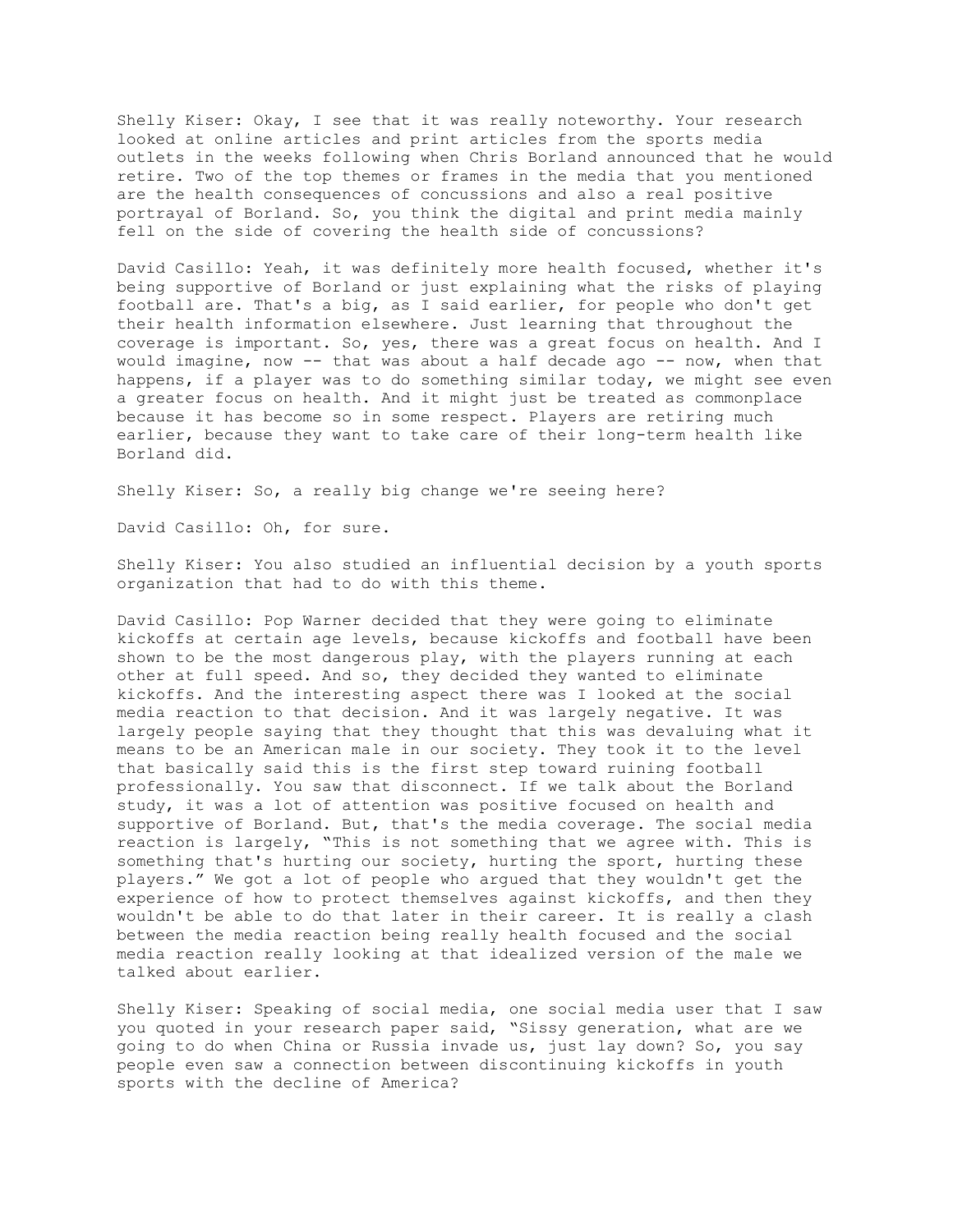David Casillo: Yeah, a handful of people took that next step. It wasn't just about football; it was about this whole idea that our standing as a country was declining in some way because of Pop Warner eliminating kickoffs. So quite a leap to make. But it wasn't just one person who made that leap. There were several people who felt that was the case. Really a big difference between the social media take and traditional media.

Shelly Kiser: You noted that some of this framing, or if there was a lack of framing, could be because of the sports media complex. What is the sports media complex? And how does that relate to framing?

David Casillo: The sports media complex is this idea that it's a mutually beneficial relationship for sports to be successful within this country, between the sport and the media companies. Because the more people to watch a sport, the higher the ratings. The higher the ratings, the higher the advertising. So, in these places like ESPN, Fox Sports, they're in it together. There is this idea that maybe there aren't as many investigative or negative stories about a league like the NFL. Maybe there aren't as many investigative stories or anything negative coming from these outlets about the NFL or other sports because they don't want to hurt their bottom line. That can really impact, potentially, how things are covered. Now, at the end of the day, does it? It's possible. I think some of the choices that media networks make on what they decide to air, or what they decide to include, or what they assign, can be influenced by these things. But you would hope that most journalists are just trying to do their job and be ethical journalists, no matter what outlet they work at.

Shelly Kiser: Yeah. As a journalism major, I hope that's true, for sure. This incident that you talked about really led to some broad discussions about football and its impact on players and its impact on the community. So does your research show that that no pain, no gain ideology that maybe we associated with football has been overturned somewhat?

David Casillo: I really think that it is not completely gone. But it is erased to a significant level at this point. I think now anyone who plays football, anyone who decides to play football, always is aware of the health concerns now. From there, it's really the players decision if they want to play. There are some great benefits to football, especially, if you're professional, the financial benefits. In some of these cases, these athletes are never going to have a chance to make this kind of money unless they play football. But now there's always that health concern as well. I think that's important for professional athletes to weigh those. To me, it's really important at the collegiate and the scholastic level, like your high school players as well, to be fully informed and to know that there are negatives and there are drawbacks to sacrificing your body. Because it's those players who aren't getting paid. And they can have the effects without seeing much benefit.

Shelly Kiser: Being informed is very important.

This is Shelly Kiser. I'm the host of the Thought Provoking podcast and also communications manager for the College of Humanities and Social Sciences at Kennesaw State University in Kennesaw, Georgia, just outside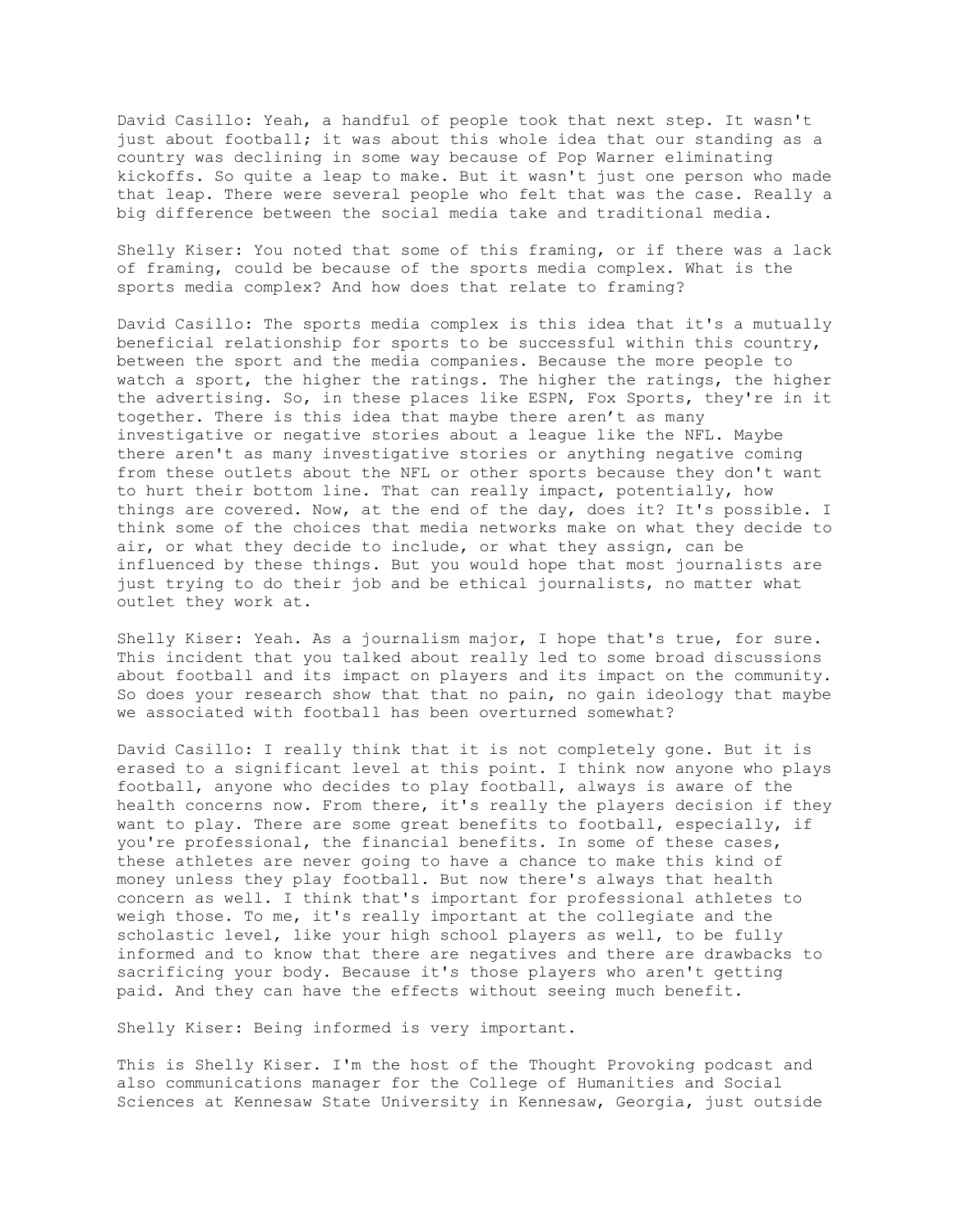Atlanta, Kennesaw State is the third largest university in the state and a Carnegie-designated R2 doctoral research institution, placing it among an elite group of only 6% of U.S. colleges and universities with either an R1 or R2 status. It's also one of the 50 largest public institutions in the country. The College of Humanities and Social Sciences is the largest college at KSU. With over 400 faculty members, and over 7000 students, it houses 11 departments and schools with more than 80 programs of study. Our show features the amazing researchers in our college, and they're amazing and thought-provoking research.

In another line of your research, you studied how the media handled two NBA players that talked about their mental health issues, something that probably happened very little in the NBA in the past, because there's such a stigma related to mental health problems. Who were these two NBA players? And what was their situation?

David Casillo: Sure. The first of those players was Royce White. He was a rookie at Iowa State. In 2012 he was drafted by the Houston Rockets. He was about to start his career. As you alluded to earlier, there wasn't a lot of mental health discussion, especially in 2012. In the NBA it wasn't talked about a lot not just in the NBA, but in all sports. He came out of Iowa State with issues with anxiety. He had a fear of flying. He wanted to, from the get-go, establish a relationship with the Rockets that would work to meet his mental health needs. He went through that process for a while. Ultimately, they could never come to any sort of an agreement. He never played for the Rockets. He wound up only playing three games in his NBA career. It served as a roadblock for him to ever get his career started. Flash forward to 2018, you had a player, DeMar DeRozan, an established all-star at the time with the Toronto Raptors. And he, one night, took to social media and said that he had been suffering from depression, and overwhelmingly had support from other players in the NBA. In the weeks, months, years, others have followed suit, using him as an inspiration, citing him as the reason that they have been public about their mental health. The NBA itself has created mental health initiatives involving DeRozan. So, it was a much more supportive environment when he decided to talk about his mental health.

Shelly Kiser: That's very interesting. Your study showed that the media coverage of Royce White was more negative than the coverage of DeMar DeRozan. How so?

David Casillo: With White, there was blame for him. Basically, he was part of the reason it wasn't working. Some of the frames were about basically that he was being difficult. He was being too vocal about his issue. So it wasn't that the media coverage was, "The Rockets, the NBA, they should take care of his mental health. There was some blame assigned to White. You didn't see any of that with DeRozan. And I don't remember a single article that said he did something. There might be a couple reasons why. It's hard to speculate. But one is that White was a rookie who never played a game. A lot of people also felt like he was asking for a lot. He didn't really have that credit. He didn't have those credentials, that credibility beforehand. DeRozan was a well-established player. At the time, probably one of the top 25 best players in the league. And he was coming from a much different position. Also, if you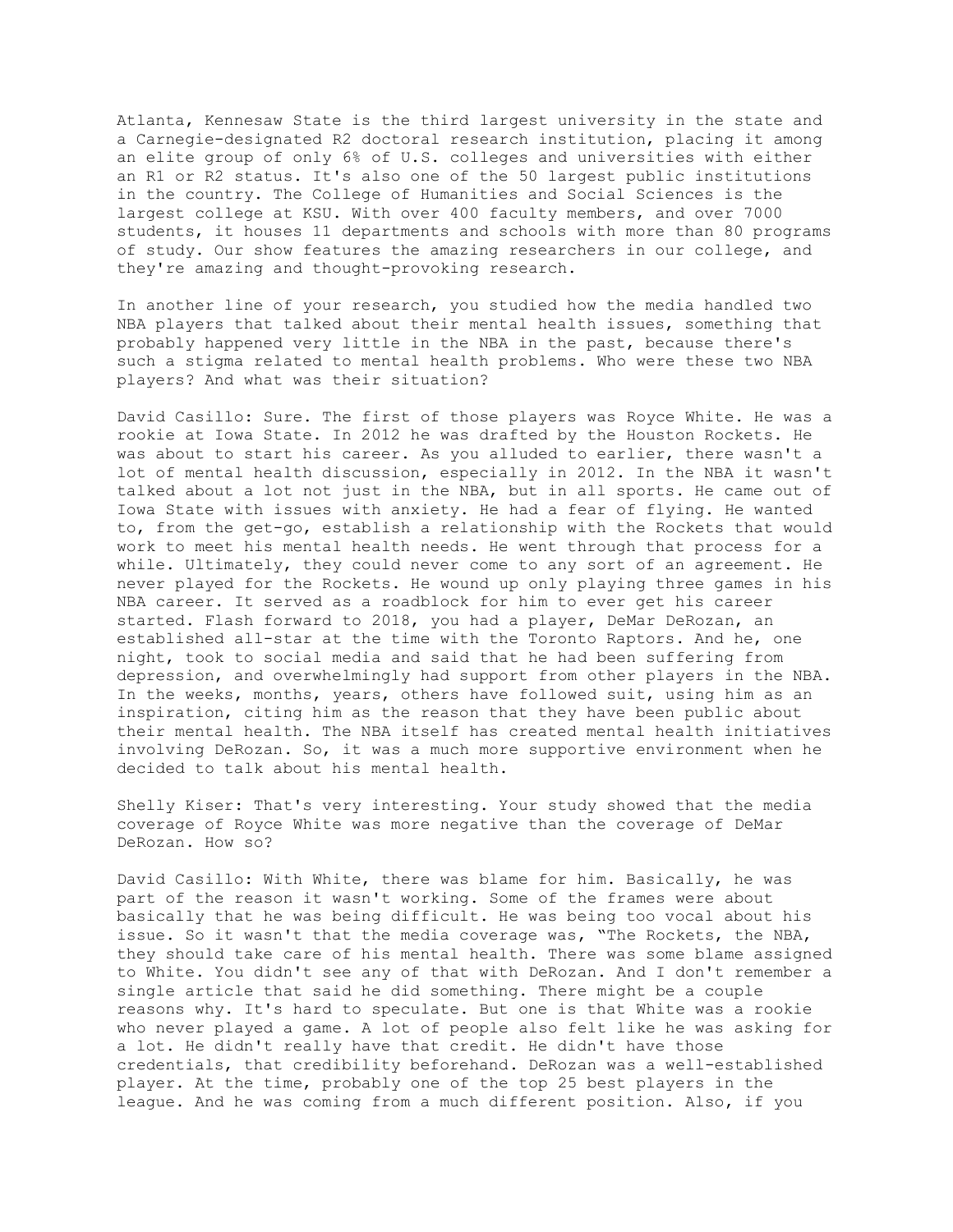look at how mental health was treated in this country in 2012 versus 2018, it's made a lot of progress. There's been a lot more support. You've had a lot of people in many different areas of society, in notable positions, talk about their mental health. It's a conversation that is much further along in 2018, than it was in 2012.

Shelly Kiser: So big change from how mental health was covered in the past. Do you think that the difference in coverage for these two players also had to do with the roles they took on -- one as advocate and one as just an informational approach?

David Casillo: Yeah. I think in terms of White's case, he wanted a lot. And I think that in many respects he was justified in wanting all the change that he needed for his situation and needed for how mental health is treated in the NBA. When you have someone asking for a lot and trying to be a disrupter, it can be harder for people to support and get behind, especially since, as I said earlier, he had never played a game. So, I think people weren't thrilled that he was trying to cause so much change within the league without having that credibility behind them. The other player, DeRozan, didn't really ruffle a lot of feathers. He just said, "I've been suffering from depression." He was willing to leave it at that. It was really after that there was such an outpouring of support and emotion from other media sources. They started asking about it. He did interviews on it, but he wasn't really trying to cause any sort of disruption, positive or negative within the league. So, I think that people are a lot more comfortable with what DeRozan did. I'm not saying one's right, one's wrong. I don't think one is right, and one is wrong. But I just think that when you're asking for very little, people are comfortable with it. And when you're asking for a lot, people become less comfortable. And that's when you see maybe some negative attention around him.

Shelly Kiser: Very interesting. So, you're really seeing two very different models of advocates shown and really two different frames that the media gave them - one somewhat negatively and one positively. What are the implications of that kind of framing by the media?

David Casillo: Not just with mental health, but in any forms of activism, advocacy, we're definitely supportive of people, especially in this era, voicing their opinions on health issues, social justice issues in society. But I think that some people are only comfortable with people going so far. You saw with, for example, just recently, when the NBA made a lot of strides in social justice. They've been supporting the Black Lives Matter movement. When they came back after the hiatus to the pandemic, they all wore jerseys with social justice messages on them. But the players weren't allowed to pick those jerseys. What it said on the jerseys, the NBA picked what the slogans were, and then they had to decide which one they wanted to wear. So, they're willing to be supportive, be activists to a degree, but when players start pushing the envelope, that can make people uncomfortable, leagues uncomfortable, sponsors leagues uncomfortable. There is a chain reaction.

Shelly Kiser: Okay, so a lot of pressures, different pressures when it comes to advocacy.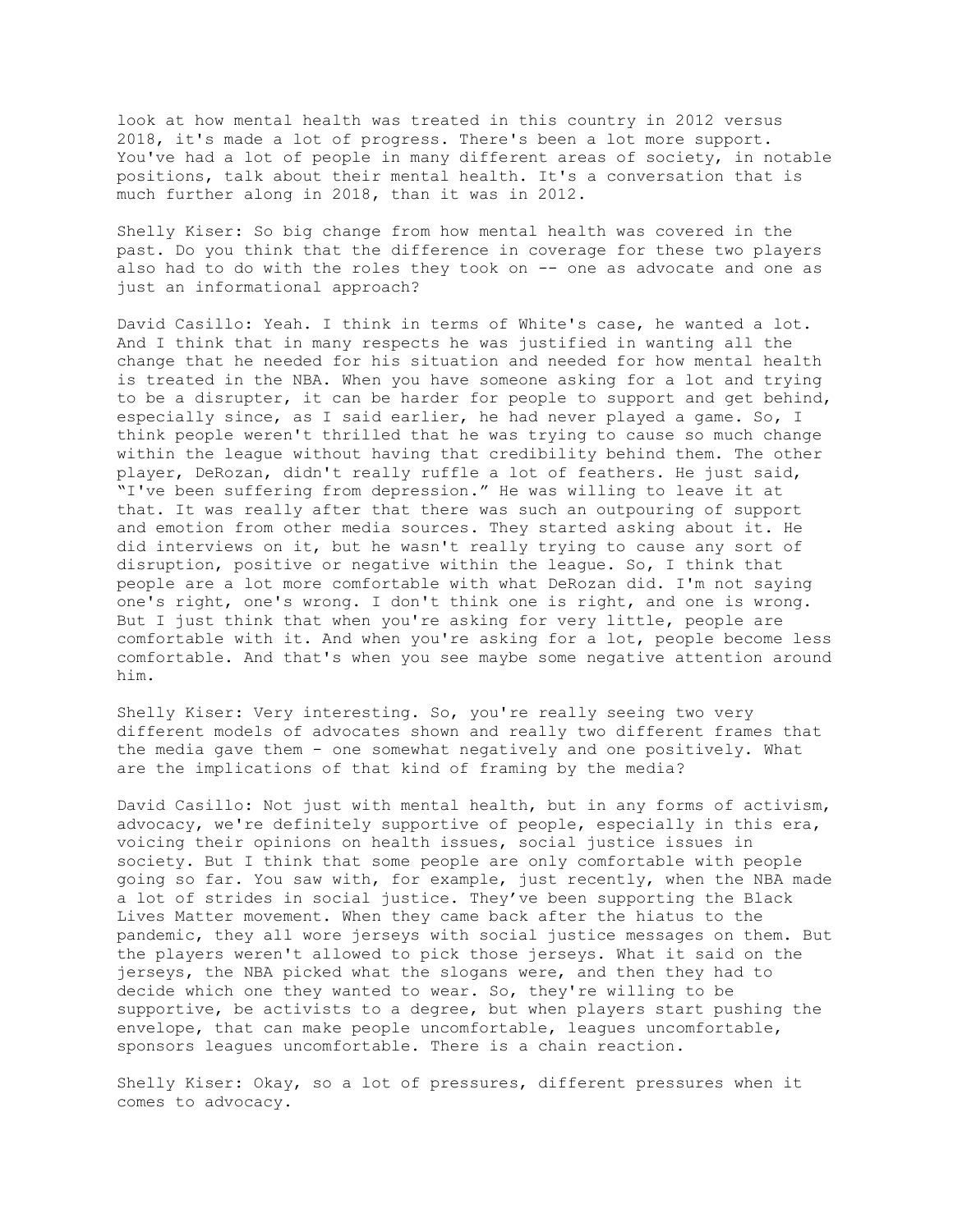The College of Humanities and Social Sciences at KSU is hosting a series of events on diversity this year. As part of that series, we will be talking next month to Dr. Tracy Stewart, Professor of Psychological Science, about her research on unconscious bias in the workplace. We'll learn how researchers like Dr. Stewart test what biases we may have, and how they go about capturing biases we don't even know we have? Can we actually rewire our brain to be less biased? We'll find out. And we'll examine whether training or workplace policies can completely eliminate bias in the workplace, or can some policies actually make it worse? Finally, Dr. Stewart will tell us what we can do personally to help reduce bias at work.

A third line of your research is based on social justice activism by athletes. You mentioned that during the Civil Rights Movement, black athletes were engaged in activism. But by the 80s, you say that most athletes really weren't involved in political discussions, which really seems surprising to us today, since athletes have certainly been some of the most visible supporters of the Black Lives Matter movement. You studied LeBron James, in particular. And he also didn't get involved in these discussions early on. So why did these changes occur in whether athletes got involved in these political issues from the 1960s and 70s through today?

David Casillo: I think there are a lot of reasons. When you got into the 80s, 90s, early 2000s, it was a time of financial change for the league. Salaries were rising, TV contracts were rising, and there was a lot of money to be had. I think in some respects, the players didn't want to risk that huge financial benefit to stand up for what they believed in. You had the most notable player in that era in all sports with Michael Jordan, famously not wanting to get involved in any political issues. And I think that for many players, especially in the NBA, he was the role model. He set the bar. He set the example. And that was his choice. He just didn't want to be involved. And not saying that was right or wrong. But that's the route that he wanted to go. As we went towards the late 2000s to the early 2010s, you saw that begin to change. I think a big reason for that was the advent of social media. I think because of that it was never easier to be an activist. If you believed something, you believe strongly in something, you could post to your social media account and get that message out there. You didn't have to go to rallies, you didn't have to protest in the streets, you didn't have to protest on the court or on the field. You could show you support what you believe in. I think a lot of players have done that since. And social media has been a way to gather community support behind social justice and other issues. That's really amplified the protests and the amount of people willing to be activists in athletics today.

Shelly Kiser: I can imagine that James and other athletes are really uniquely positioned to be powerful advocates on behalf of movements, because of the fans they have via social media. But your research showed that they also face challenges to becoming advocates, correct?

David Casillo: Well, I think that it's very difficult, first of all, to get involved in every single issue. You have this idea that you're an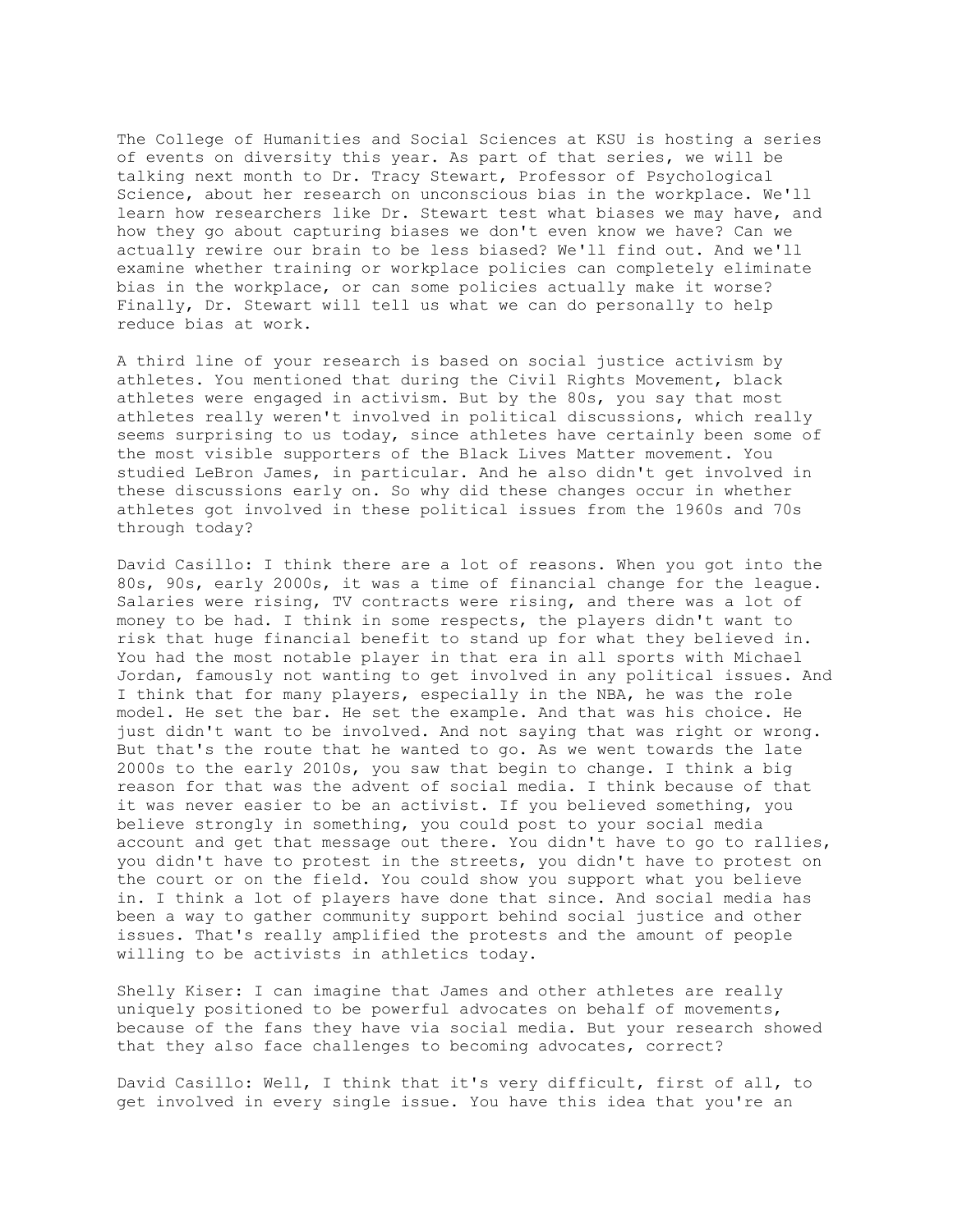activist, and if you're labeled an activist by someone, then you feel pressured to get involved with everything, and I think that you've seen, especially the more notable athletes, the bigger stars, they've been a little more measured, getting information, not just speaking out on certain issues. Because just as things like social media are positive, they can also lead to a lot of backlash. And I think that with these athletes, they do consider their brand, their sponsors, all that sort of stuff. And that's still a consideration like it was 20 or 30 years ago. So that's one aspect. I also think that it can be difficult from what we saw early in the 2010s - now maybe this has gone away at this point - but the way that Colin Kaepernick was responded to, how he was framed in the media first, how he was kind of vilified by some people within the NFL. That caused some people to think twice, to know that their career might be in jeopardy. Now, I don't think that would happen. But that was less than ten years ago, and I do think that probably impacted a lot of athletes' opinions on how far they really wanted to go with their activism.

Shelly Kiser: Interesting. And you mentioned brand. In your research paper, you talk about LeBron James as a powerhouse brand. So does a personal or team brand really influence an athlete's choice about whether he's going to speak out on an issue?

David Casillo: Yeah, it does. When we talk about LeBron James, you're right. He is the brand in itself, and he's really trying to extend his career well beyond the NBA, when he's all said and done. He's involved in Hollywood. He's a producer, he's an actor. He's involved in a lot of different business ventures. I always feel like with LeBron, everything is first things first, he doesn't want to jeopardize his brand. Now part of his brand is being an activist. He speaks on social justice issues. But the specific case that we looked into with our research was when a boy was shot and killed by a police officer in Cleveland. He was playing for Cleveland at the time, and he chose to not get involved in that. And that might have been due to how that might have impacted his brand. He really, at the time, identified with the city of Cleveland, being born and raised there. And if he was going to kind of go head to head with the police officers, the police department in that area, it might have led to conflict and strife with how people perceived him. So that's one reason LeBron has also at times chosen to be not silent but chosen not to speak too heavily on issues like when there were the protests in Hong Kong at the beginning of the season. The NBA was kind of thrown into the center of those, and he chose to not get involved. I think, as I said earlier, a lot of decisions are related to his brand. He really wants to, in some respects, play it down the middle so that everyone really wants to consume whatever it is he does beyond his MBA career. And in another respect, he is very measured in the sense that he wants to get as much information as possible.

Shelly Kiser: Being from Ohio. I know that people there love LeBron James. And he's really big there.

David Casillo: Exactly. And that's part of his identity. So, when he didn't get involved in a certain situation, you wonder if he knew that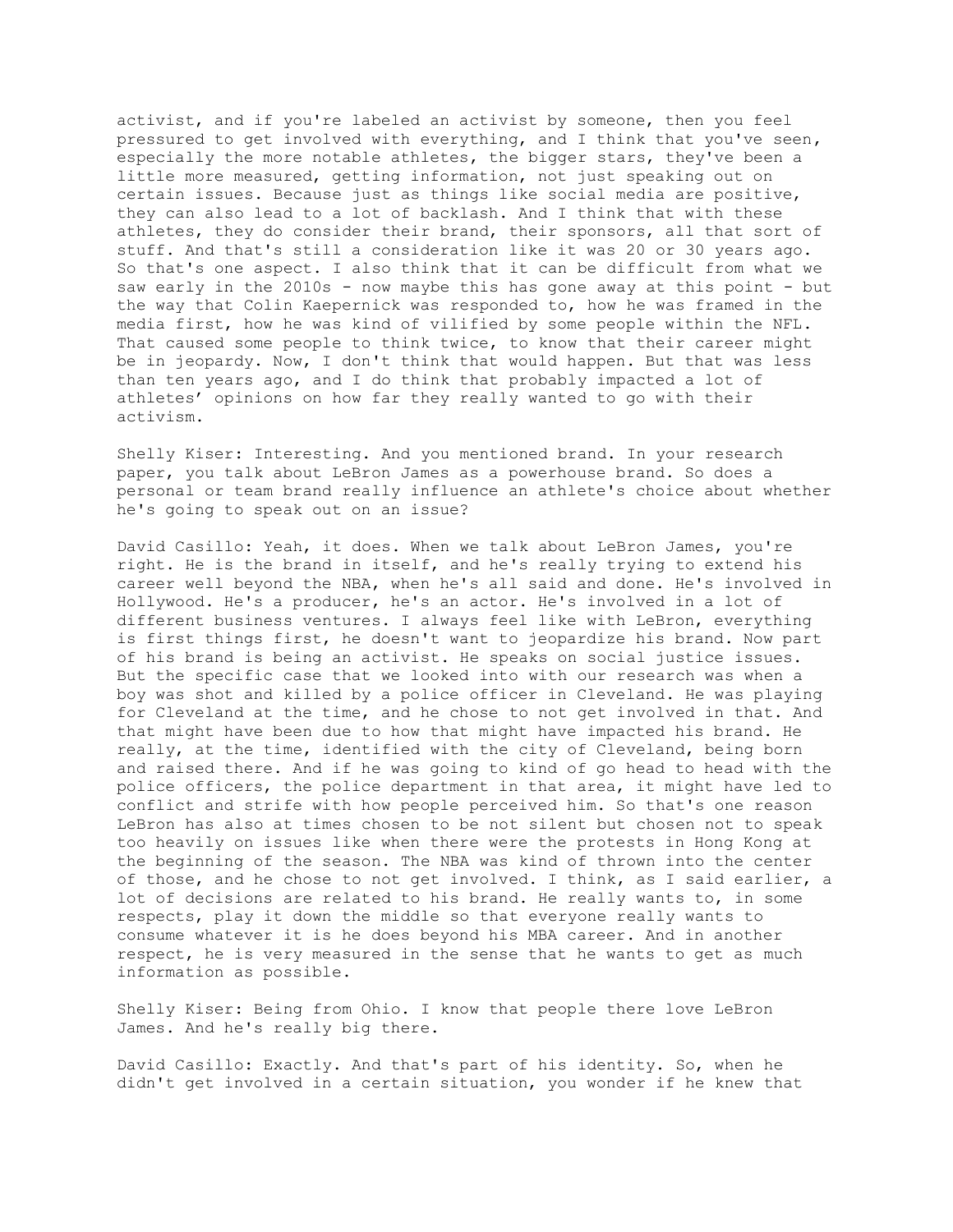was part of who he was. Especially at that point in his career, it was all about being born and raised in Akron, Ohio.

Shelly Kiser: I know that when this shooting occurred, with Tamir Rice, the 12-year-old boy from Cleveland, people really expected a reaction from him, but he didn't give one. That second theme that you mentioned, in your paper, you call "established voice, higher expectations." So, is that what this is - that people expected him to say something about these causes because he had said things in the past?

David Casillo: Yeah, it's what I was talking about earlier that once you get involved in some social justice issues or some form of activism, people look to you -- you become a leader in society, in the community, in the league. So anytime there's anything that happens you're asked. Now, if there's a shooting or a protest happening, the next day at his press conference, LeBron is usually asked about it. And that's all about being an established voice. And that's having higher expectations. It's not just that he's being asked about it, people expect him to respond in a certain way. Sometimes he does that. I would say a vast majority of times, he's very vocal. And sometimes he doesn't, and he has his reasons to not do that.

Shelly Kiser: So, having this established voice and people having these higher expectations of him speaking out on this, is that what triggered the hashtag #NoJusticeNoLeBron?

David Casillo: Yeah, I think it did. At the time, he had been very vocal on a couple things, like the killing of Eric Garner, who was killed by a New York City police officer, if I remember correctly. He had been vocal about wearing an I can't breathe shirt during warmups one day, along with a couple other players in the league. So, when this happened, basically right in his backyard, it was sort of expected. The parents of Tamir Rice expected it. There were community members that said, basically, LeBron is going to be on our side; he's going to amplify the issue. And when that didn't happen, people did get restless. They got a little upset with his reaction. In some ways he did address it. He didn't go into the level that you're seeing in recent years. (He's been very vocal about the Brianna Taylor shooting.) But he addressed it. He also said at the time that he didn't want this to disrupt his city. He wanted to put the focus on other things. They were in the middle of a playoff run at the time. So, there were a lot of other things going on. And this was very early into the idea of the athlete activist, the kind of rebirth of the athlete activist. It's not what you saw today. This is about five, six years ago, when LeBron was still one of just a handful of players speaking out. There wasn't this sort of expectation of a certain level of activism, like you might see in 2020.

Shelly Kiser: Okay, so this was just in the beginning phase of athletes feeling comfortable with speaking out about issues. What does this all tell us about athletes' activism in the media? What's the key takeaway for us?

David Casillo: There are a couple things. First of all, it is more expected now. You have more athletes participate, labeling themselves as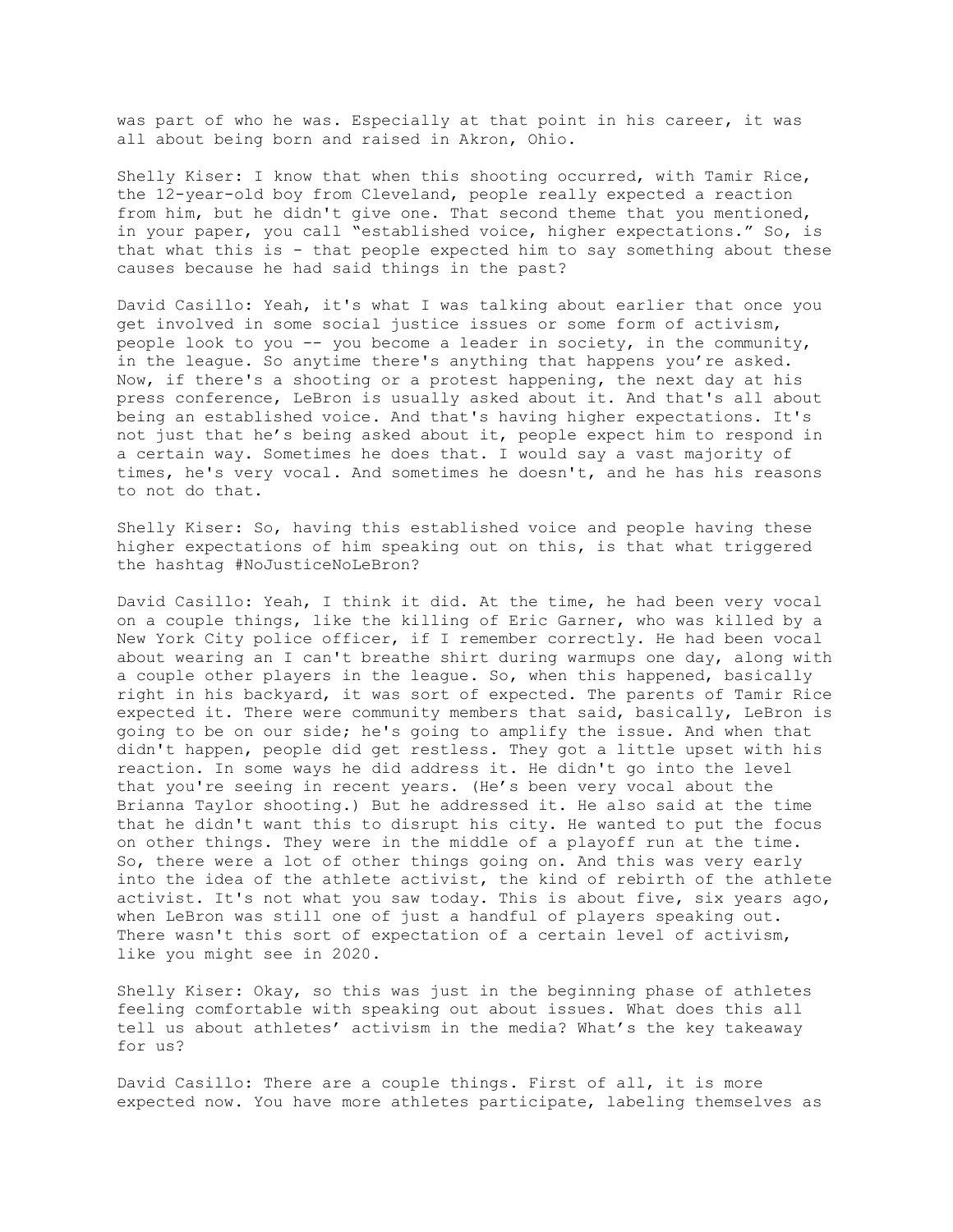an activist. That is kind of twofold. One of them aspect is, as I said earlier, that it's never been easier to be an activist. You can take to social media, get your opinions, get your voice out there. And that can be your level of activism. So that's one aspect. On the other side, you have a lot of issues in society that are getting more positive framing, more support. Whether it be social justice, health issues, whatever it might be, you have a lot of movements within our American society. It's more accepted than it was. There's less likelihood, if not no likelihood at all at this point, that a player will be treated like Colin Kaepernick. So, athletes feel safer to express their activism today. And the media has really responded in their coverage, not just positive framing. You actually see extensive coverage of these issues on ESPN, Fox Sports, local sports media. Whether it's LeBron James in LA or nationally, or whether it's, if we're talking about the Atlanta area, Trey Young or Matt Ryan talking about certain social justice issues, that's going to be front page news. That's going to get a lot of people to read those stories. Now, it's a bit more commonplace that if something happens nationally or locally, athletes are asked about it. And, as you said earlier, they're established voices at this point.

Shelly Kiser: Sounds like it's a really good time for athletes who choose to be activists on issues. In your paper on mental illness and the NBA players, you state that "The similarities between shifts in media coverage and organizational attitudes regarding mental health are likely no accident." Is that why you study media framing? Does it relate to how the media can really impact and influence the public and organizations?

David Casillo: Yeah. When I started doing my research, I really wanted to focus on sports, because I'd worked as a sports reporter, and it was something that I felt passionate about. But I wanted to look at health issues within sports. You can see, aside from the activism, the first two were really health focused. And the importance there to me is what I said earlier: we learn a lot about health issues through the media. So, it's very, very important to understand how the media is covering these health issues. If you think back to a non-sports related thing -- how smoking was covered in the media decades ago or how drinking is covered in the media. Now, with sports, the importance of concussions. Concussions are something that is not really an issue of concern in anything really but sports. We're getting a lot of our information from people who cover football for a living. So, it's important that that information is health focused, it's important that it is correct information that's being disseminated to the public. And the same with mental health. Now, you're going to see that in more areas, but sports media is a giant within the media industry. A lot of people watch sports, a lot of people consume sports. That's the reason that every year the highest rated television programs are sporting events. So, how those issues are being communicated within the media, that's going to reach a lot of people. And it's going to influence how they feel about things like mental health, how they feel about physical health, like concussions, and then ultimately influence how they feel about social justice issues as well.

Shelly Kiser: Important stuff, for sure. This has been a fascinating look at media, framing and sports and health and mental health and activism. Thanks so much for being with us here today, David.